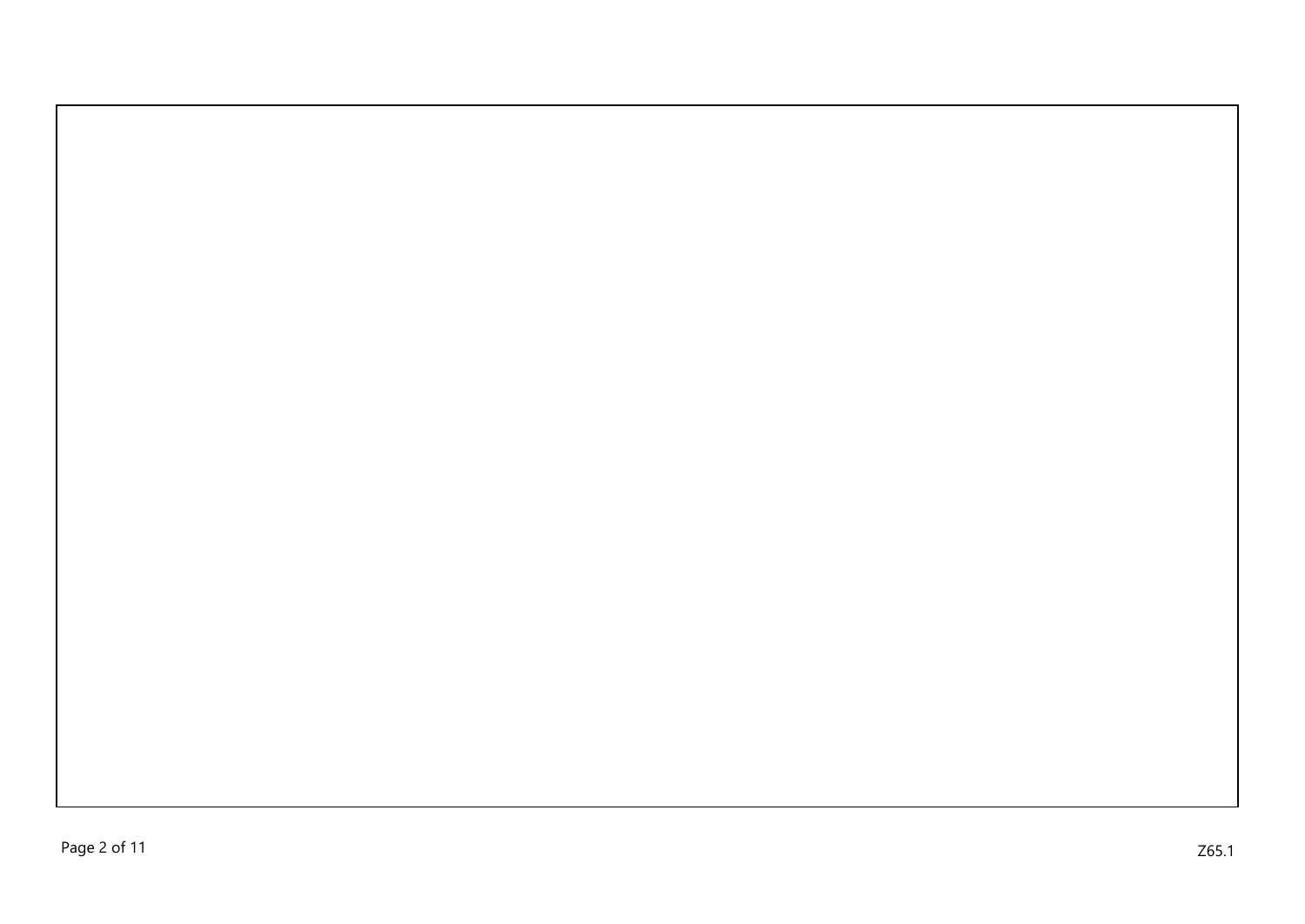| #          | Island              | House Name                | Name                 | Sex       | National ID | ، ه ، ره<br>مره برگ                   | ىئرىتر                                  |
|------------|---------------------|---------------------------|----------------------|-----------|-------------|---------------------------------------|-----------------------------------------|
| B. Dhonfan |                     |                           |                      |           |             |                                       |                                         |
|            | B. Dhonfan          | Dheydharuge               | Mohamed Nabeel       | M         | A245688     | ے پر بر بر<br>توتوبوری                | ورەرو شھۇ                               |
| 2          | B. Dhonfan          | Dheydharuge               | Ibrahim Irushaam     | M         | A346795     | دے پر برے<br>توتوموی                  | ە بۇشەھ<br>ە ھەترىر <sup>ە</sup>        |
| 3          | B. Dhonfan          | Flower                    | Hussain Hazih        | M         | A246321     | د و در<br>تونژه بر                    | ير سەر بىر بەلگەچ                       |
|            | B. Dhonfan          | Penzeemaage               | Mohamed Thahuseen    | M         | A245736     | ې ش <sub>کىچ</sub> څ <sup>ې</sup>     | ورەرو روپ                               |
|            | GDh. Thinadhoo      |                           |                      |           |             |                                       |                                         |
| 5          | GDh. Thinadhoo      | Ali Handhuvaru            | Hassan Shahum        | ${\sf M}$ | A304961     | ئەبەر ئەرەر ئەر<br>  ئەبەر ئەسەر ئەرە | برَسكاش الشرحرة                         |
|            | Gn. Fuvahmulah      |                           |                      |           |             |                                       |                                         |
| 6          | Gn. Fuvahmulah      | Hoadhadu. Dhanbuge        | Mohamed Farhad Ahmed | ${\sf M}$ | A283115     | ے ر و .<br>ریخی : کرس و ی             | כנסנכ נכשכ נסנכ<br>כגהכת צ'אנט, הגכת    |
|            | Gn. Fuvahmulah      | Maadhadu. Bihdharige      | Abdulla Ahmed        | M         | A003011     | و د د .<br>د تر . ه د ترسر .          | رەقراللە مەدرە                          |
|            | HA. Dhidhdhoo       |                           |                      |           |             |                                       |                                         |
| 8          | HA. Dhidhdhoo       | Vaarey Villa              | Abdhulla Majid       | M         | A291325     | ۇ ئۈچە ئى                             | رَصْحَرَاللّهُ دَّمِيْرَ                |
|            | HA. Thuraakunu      |                           |                      |           |             |                                       |                                         |
| 9          | HA. Thuraakunu      | Tharividhaage             | Mohamed Rasheed      | M         | A090872     | ر<br>حوسر و قری                       | ورەرو كەشەر<br><i>פەمەد قىل كەش</i> ەتر |
|            | HDh. Kulhudhuffushi |                           |                      |           |             |                                       |                                         |
| 10         | HDh. Kulhudhuffushi | Ristha                    | Asadh Ahmed          | ${\sf M}$ | A233330     | برره پح                               | ג פיג כ גם גב<br>הצעות הגבת             |
|            | HDh. Nolhivaran     |                           |                      |           |             |                                       |                                         |
| 11         | HDh. Nolhivaran     | Oivaru                    | Mohamed Ibrahim      | ${\sf M}$ | A228262     | بر مر د<br>مرمو سر                    |                                         |
| 12         | HDh. Nolhivaran     | Oivaru                    | Ali Ibrahim          | M         | A228272     | وتروننه                               | ړنو رهنگرد                              |
| 13         | HDh. Nolhivaran     | Zephir                    | Ali Hussain          | M         | A363703     | ي <sub>و م</sub> ر                    | اړَ په پر شهر مثر                       |
|            | K. Thulusdhoo       |                           |                      |           |             |                                       |                                         |
| 14         | K. Thulusdhoo       | Iramaa Villa              | Ahmed Vishal         | M         | A211898     | وبمرَدَّ و بَرَ                       | رەر دىنىۋ                               |
| L. Gan     |                     |                           |                      |           |             |                                       |                                         |
| 15         | L. Gan              | Mukurimagu. Kothari villa | Hussain Zihaan       | M         | A317404     | وو روسپورې                            | برسكهر محر بورشر                        |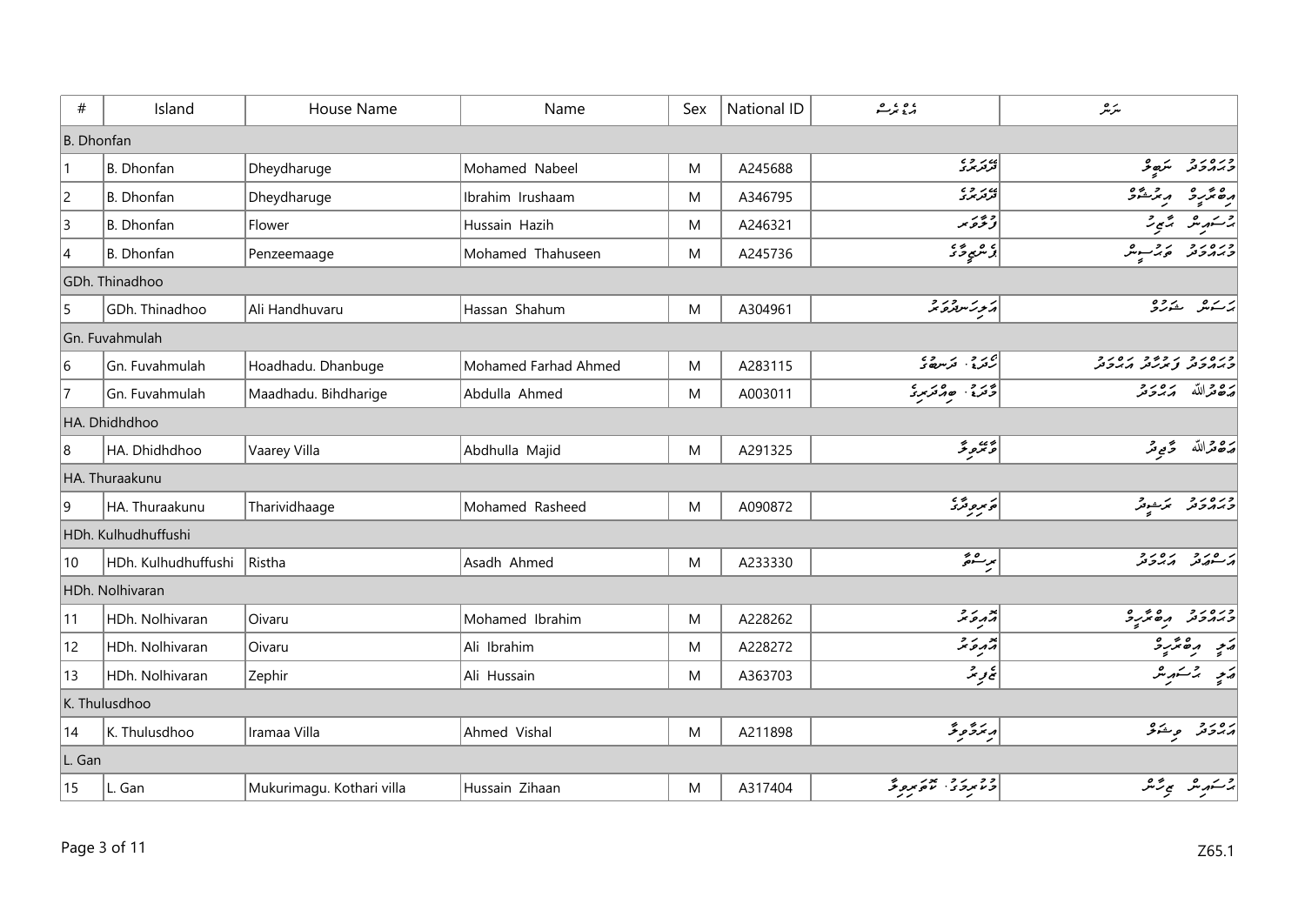|            | M. Kolhufushi                     |                    |                 |   |         |                            |                                           |
|------------|-----------------------------------|--------------------|-----------------|---|---------|----------------------------|-------------------------------------------|
| 16         | M. Kolhufushi                     | Abadhah Hiyaa      | Ali Nadheem     | M | A224185 | ئەنەر ئەرگە                | أركمت التماريح                            |
| Male'      |                                   |                    |                 |   |         |                            |                                           |
| 17         | Male'                             | Dhaftharu. No 3818 | Shaheeda Ahmed  | F | A065806 | مروم مر شريد مير 3818      | شكريگر كەرد تە                            |
|            | N. Velidhoo                       |                    |                 |   |         |                            |                                           |
| 18         | N. Velidhoo                       | Shifaa             | Ali Inaz        | M | A206415 | شورٌ                       | أوسمح ويتنج                               |
|            | R. Kandholhudhoo                  |                    |                 |   |         |                            |                                           |
| 19         | R. Kandholhudhoo                  | Kurikeelage        | Mohamed Shuzain | M | A235686 | تړیږی تر <sup>ي</sup>      | و رە ر د<br><i>د بە</i> پەر<br>ىشقىم بەشر |
| S. Feydhoo |                                   |                    |                 |   |         |                            |                                           |
| 20         | S. Feydhoo                        | Handhuvarudhey     | Ibrahim Sobah   | M | A016303 | ر سرچ ر وي<br>ر سرچري برټر | $20 - 7$<br>ەرھەترىر <sup>ى</sup>         |
| 21         | S. Feydhoo                        | Saljamge           | Moosa Anwar     | M | A024836 | ر ره د ه ،<br>ستوقع و د    | وحث كرعد و                                |
|            | S. Hithadhoo                      |                    |                 |   |         |                            |                                           |
| 22         | S. Hithadhoo                      | Noomas Vaadhee     | Ahmed Rasheed   | M | A050652 | <br> سرچرےوگیر             | رەر ئەشىر                                 |
|            | S. Hulhudhoo                      |                    |                 |   |         |                            |                                           |
| 23         | S. Hulhudhoo                      | Finivaage          | Ali Mumthaz     | M | A042114 | و سرچ <sup>ي</sup>         | ړې ده ده                                  |
|            | S. Maradhoo                       |                    |                 |   |         |                            |                                           |
| 24         | S. Maradhoo                       | Bulbulaage         | Rahumathulla    | M | A092139 | د ه د د »<br>مه نور        | بروبر والله                               |
| 25         | S. Maradhoo                       | Foavahi            | Ahmed Latheef   | M | A287293 | تۇغ <sup>ىر</sup>          | رەرد كەرە                                 |
| 26         | S. Maradhoo                       | Seema Villa        | Hussain Liraar  | M | A287426 | سوڈ وِ ڈ                   | بركسكور سيتمرس                            |
|            | S. Maradhoo Feydhoo               |                    |                 |   |         |                            |                                           |
| 27         | S. Maradhoo Feydhoo Handhuvareege |                    | Ali Nasym       | M | A270817 | ئەس <i>بەرى بې</i> رى      | أركمني الكرسوق                            |
|            | Sh. Komandoo                      |                    |                 |   |         |                            |                                           |
| 28         | Sh. Komandoo                      | Naaringuge         | Saeed Mohamed   | M | A072983 | شر رسور                    | و ر ه ر د<br>تر پر پر تر<br>سكهرتر        |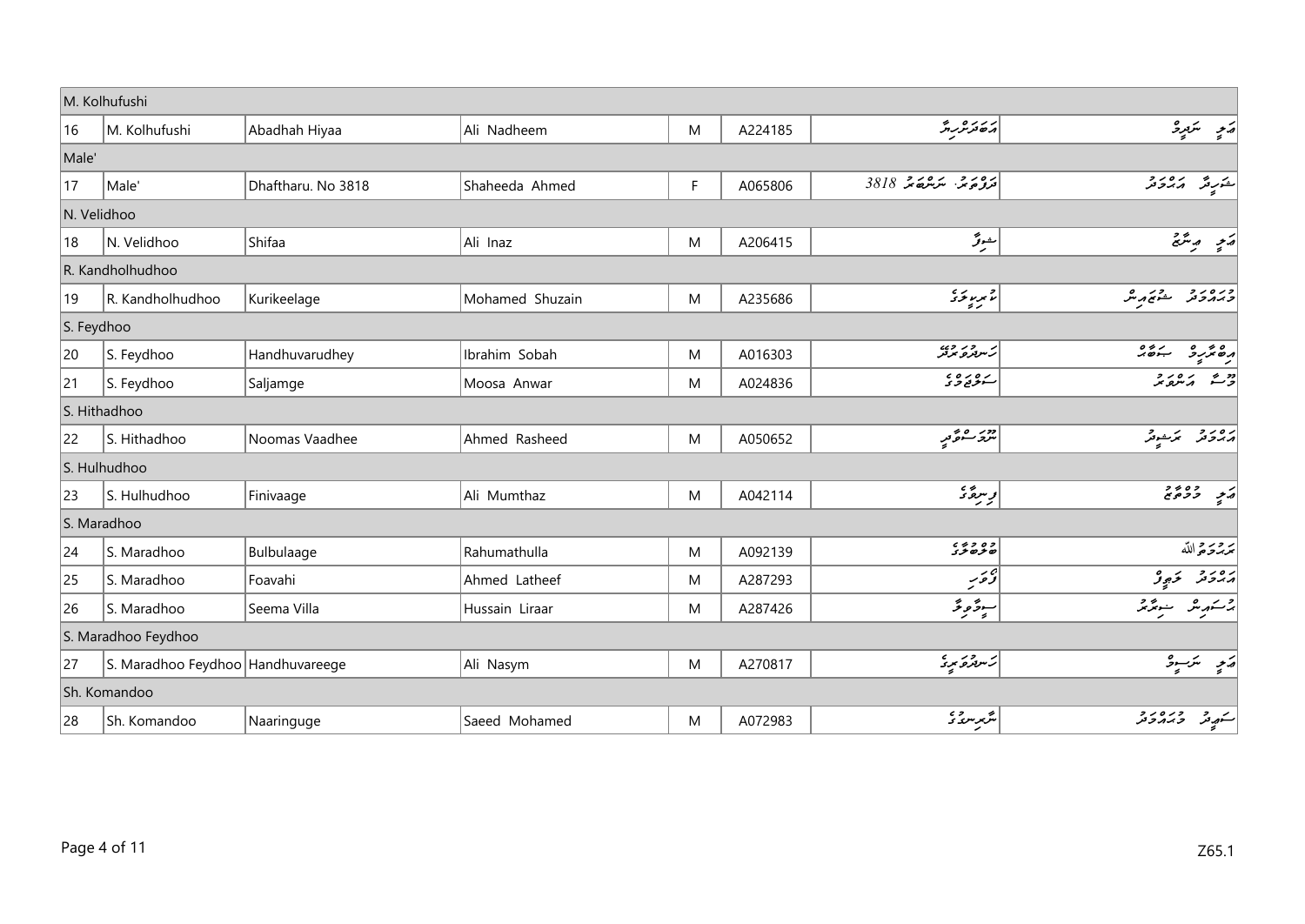## *w7qAn8m?sCw7mRo>u;wEw7mRw;sBo<*

| ' مرمر | 'يئرىثر: |
|--------|----------|
|        |          |
|        |          |
|        |          |

## *w7q9r@w7m>sCw7qHtFoFw7s;mAm=q7w7qHtFoFw7s;*

| يە يە | $\frac{2}{n}$ | ىر تىر. | لترتثر |
|-------|---------------|---------|--------|
|       |               |         |        |
|       |               |         |        |
|       |               |         |        |

| $\frac{2}{n}$ | $\overline{\phantom{a}}$ | اير هنه. | $\mathcal{O} \times$<br>سرسر |
|---------------|--------------------------|----------|------------------------------|
|               |                          |          |                              |
|               |                          |          |                              |
|               |                          |          |                              |

| ' ئىرتىر: | سر سر |  |
|-----------|-------|--|
|           |       |  |
|           |       |  |
|           |       |  |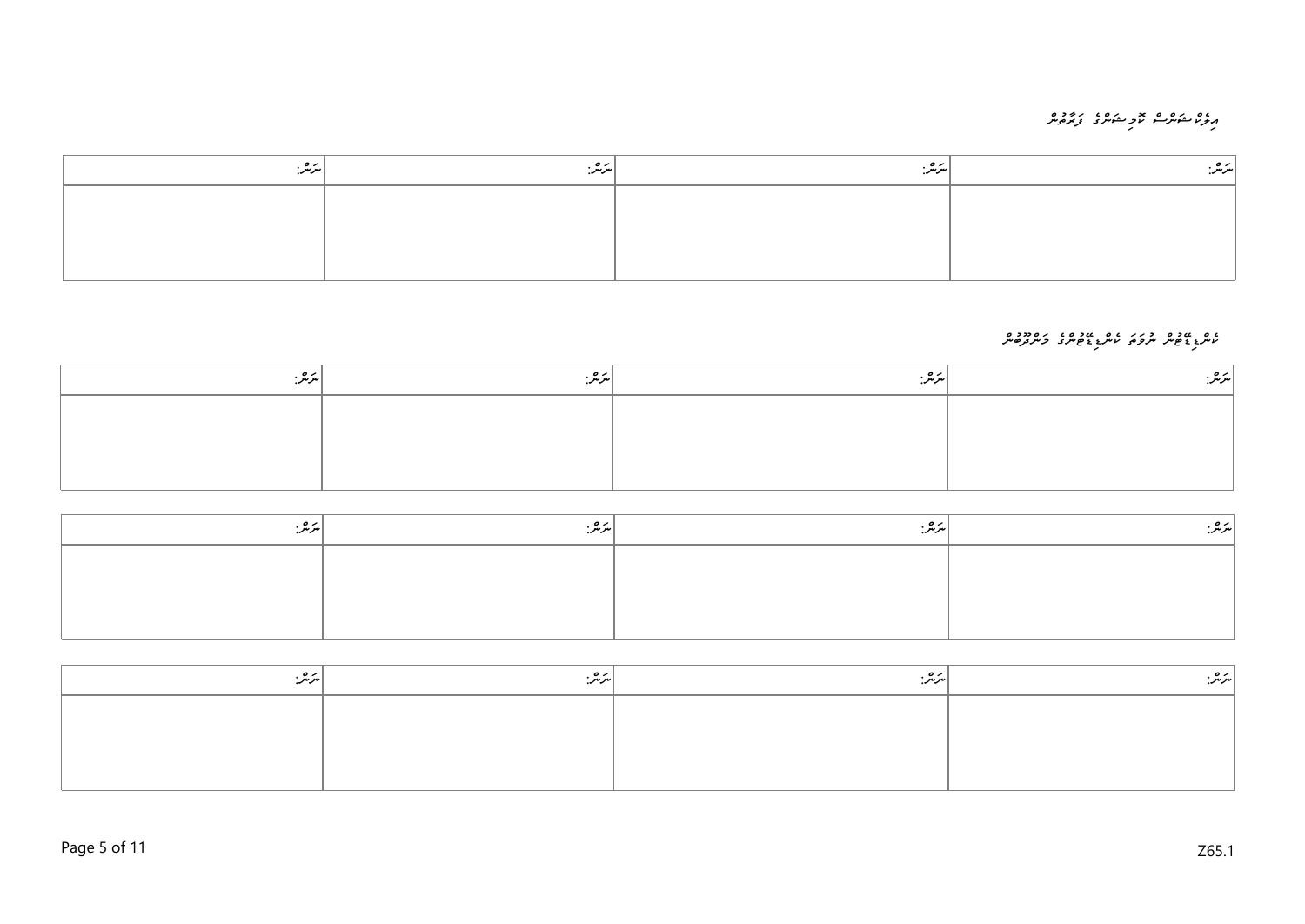| يره. | ο. | ا ير ه |  |
|------|----|--------|--|
|      |    |        |  |
|      |    |        |  |
|      |    |        |  |

| متريثر به | 。<br>'سرسر'۔ | يتزيترا | سرسر |
|-----------|--------------|---------|------|
|           |              |         |      |
|           |              |         |      |
|           |              |         |      |

| ىئرىتر. | $\sim$ | ا بر هه. | لىرىش |
|---------|--------|----------|-------|
|         |        |          |       |
|         |        |          |       |
|         |        |          |       |

| 。<br>مرس. | $\overline{\phantom{a}}$<br>مر مىر | ىرىر |
|-----------|------------------------------------|------|
|           |                                    |      |
|           |                                    |      |
|           |                                    |      |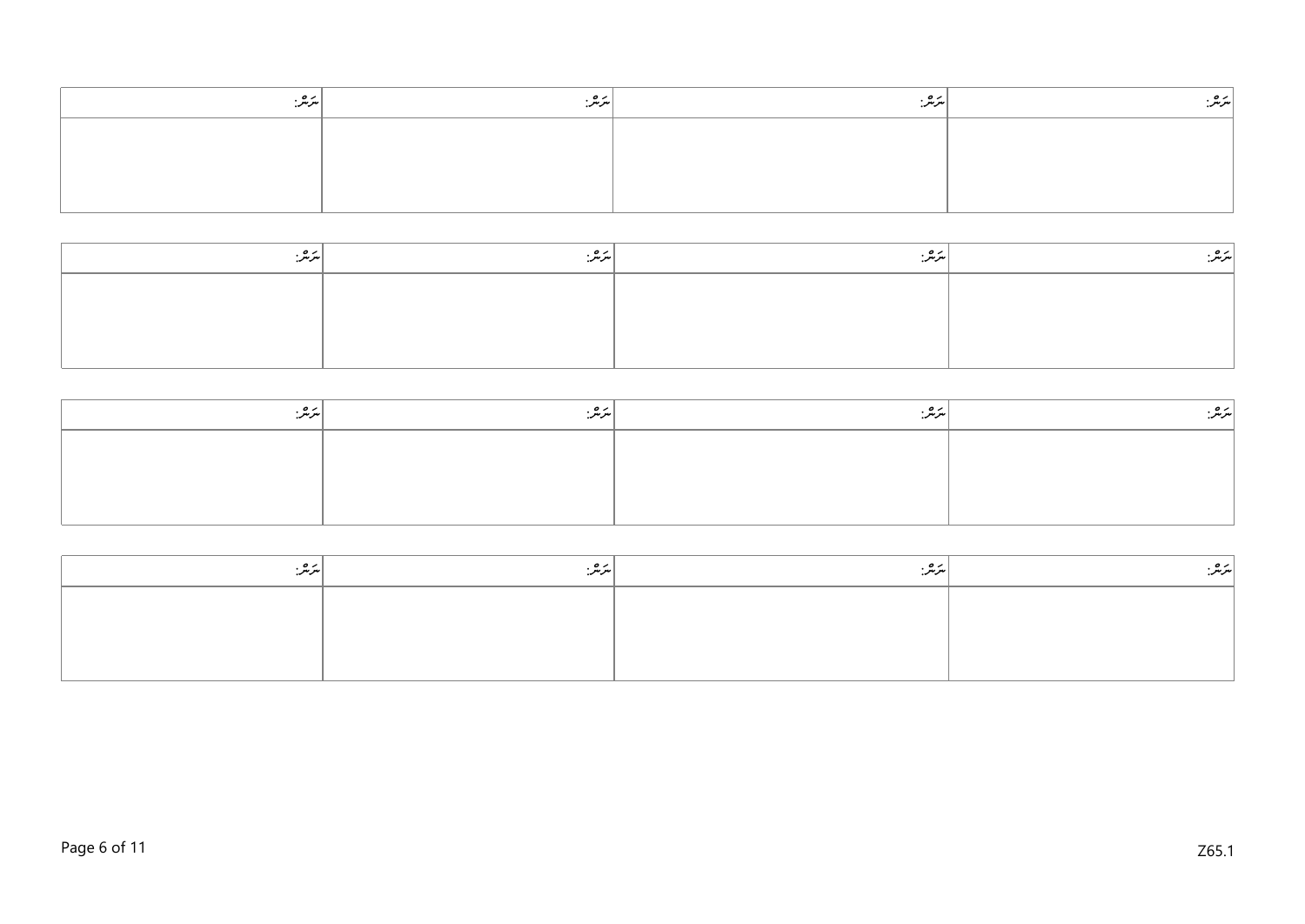| ير هو . | $\overline{\phantom{a}}$ | يرمر | اير هنه. |
|---------|--------------------------|------|----------|
|         |                          |      |          |
|         |                          |      |          |
|         |                          |      |          |

| ىر تىر: | $\circ$ $\sim$<br>" سرسر . | يترمير | o . |
|---------|----------------------------|--------|-----|
|         |                            |        |     |
|         |                            |        |     |
|         |                            |        |     |

| 'تترنثر: | 。<br>,,,, |  |
|----------|-----------|--|
|          |           |  |
|          |           |  |
|          |           |  |

|  | . ه |
|--|-----|
|  |     |
|  |     |
|  |     |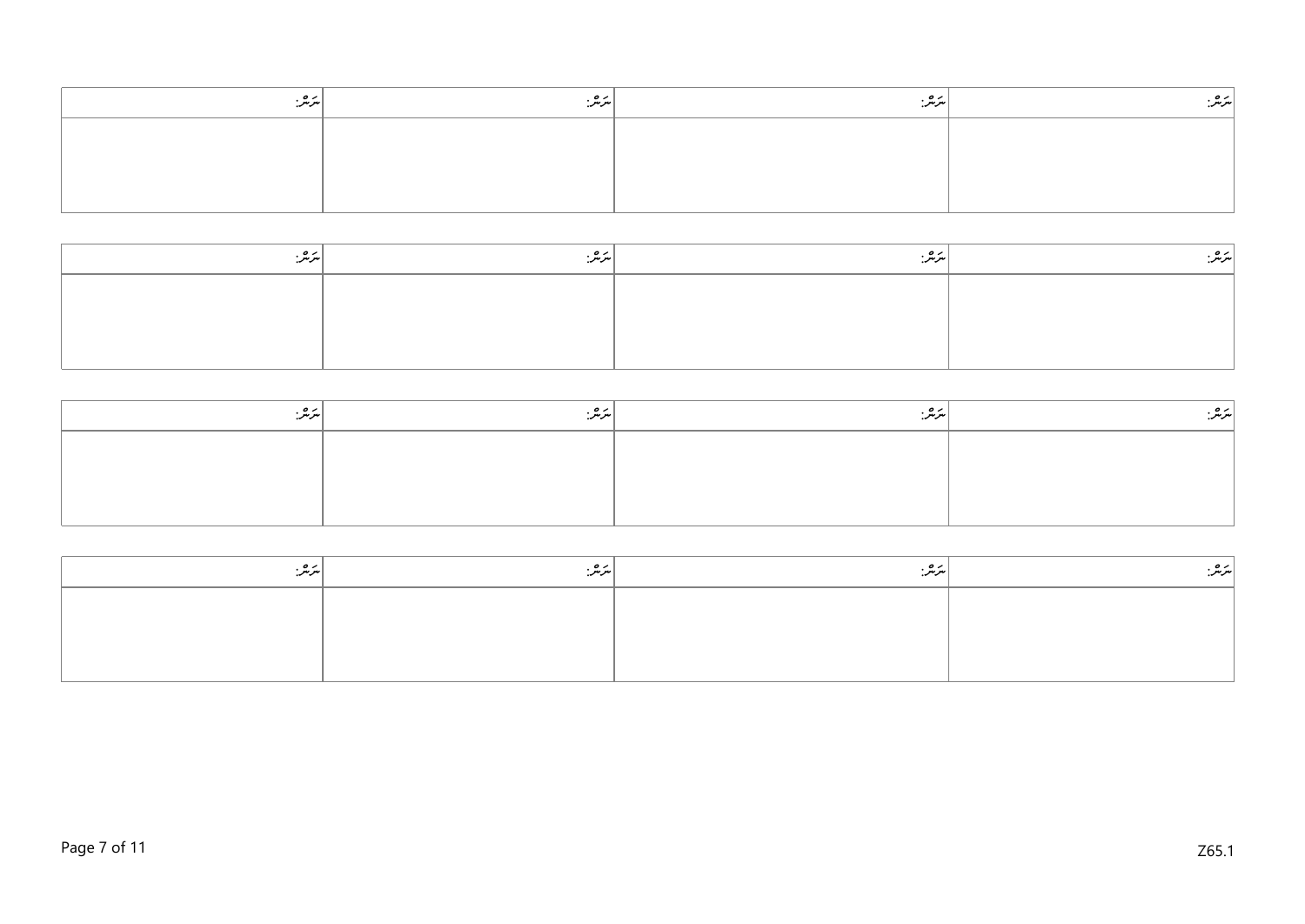| ير هو . | $\overline{\phantom{a}}$ | يرمر | اير هنه. |
|---------|--------------------------|------|----------|
|         |                          |      |          |
|         |                          |      |          |
|         |                          |      |          |

| ىر تىر: | $\circ$ $\sim$<br>" سرسر . | يترمير | o . |
|---------|----------------------------|--------|-----|
|         |                            |        |     |
|         |                            |        |     |
|         |                            |        |     |

| 'تترنثر: | 。<br>,,,, |  |
|----------|-----------|--|
|          |           |  |
|          |           |  |
|          |           |  |

|  | . ه |
|--|-----|
|  |     |
|  |     |
|  |     |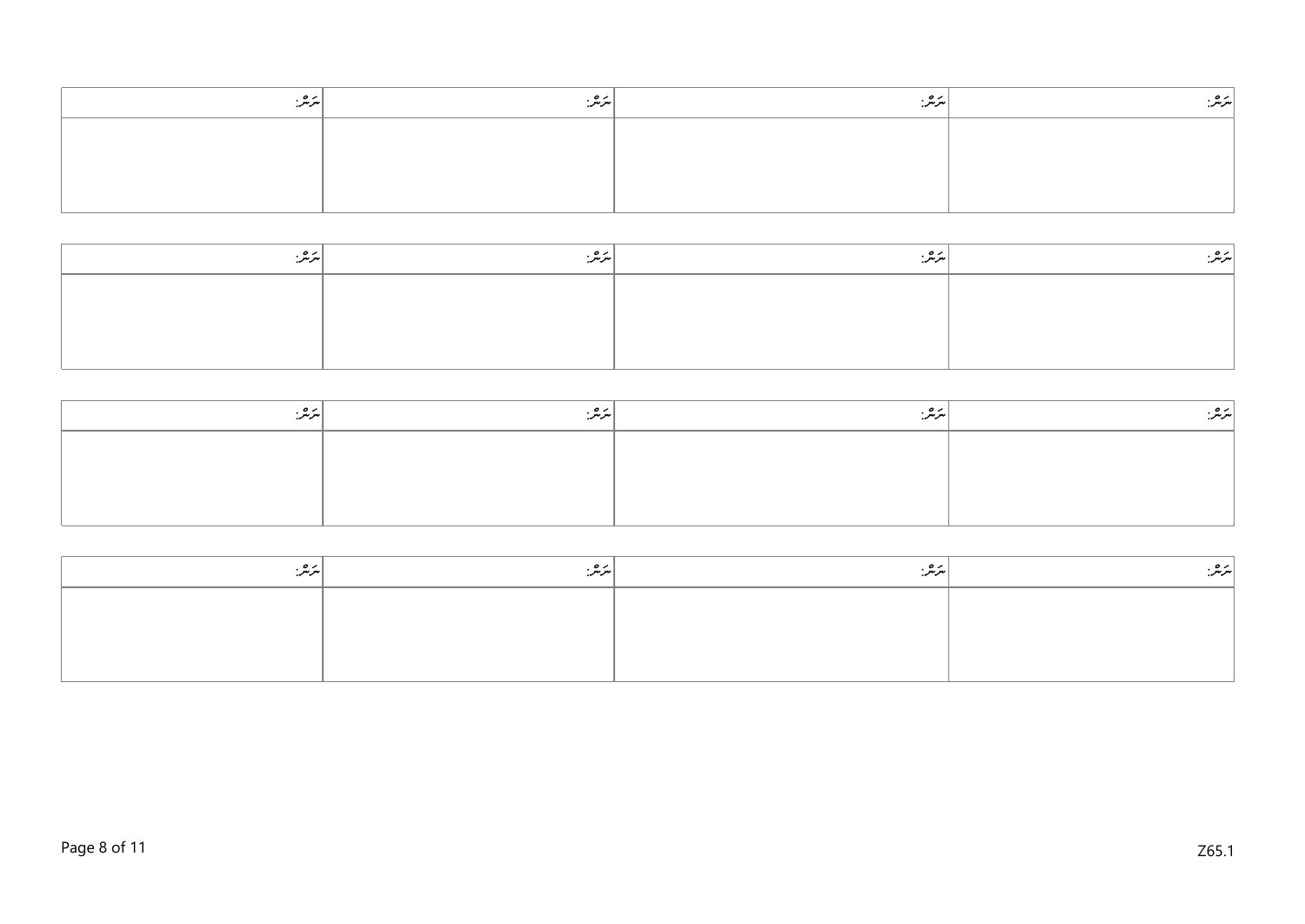| $\cdot$ | 。 | $\frac{\circ}{\cdot}$ | $\sim$<br>سرسر |
|---------|---|-----------------------|----------------|
|         |   |                       |                |
|         |   |                       |                |
|         |   |                       |                |

| يريثن | ' سرسر . |  |
|-------|----------|--|
|       |          |  |
|       |          |  |
|       |          |  |

| بر ه | 。 | $\overline{\phantom{0}}$<br>َ سومس. |  |
|------|---|-------------------------------------|--|
|      |   |                                     |  |
|      |   |                                     |  |
|      |   |                                     |  |

| 。<br>. س | ىرىىر |  |
|----------|-------|--|
|          |       |  |
|          |       |  |
|          |       |  |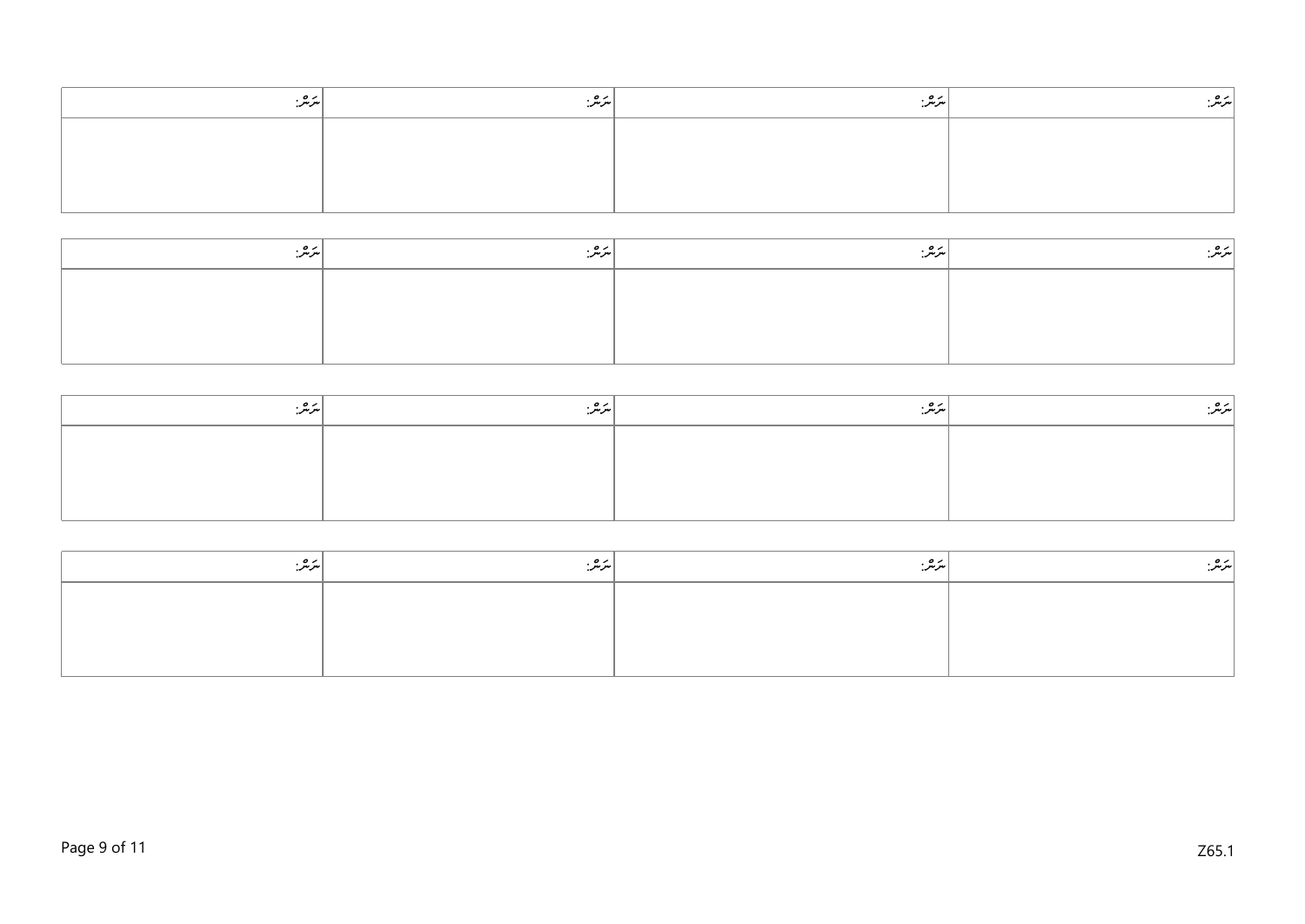| ير هو . | $\overline{\phantom{a}}$ | يرمر | اير هنه. |
|---------|--------------------------|------|----------|
|         |                          |      |          |
|         |                          |      |          |
|         |                          |      |          |

| ئىرتىر: | $\sim$<br>ا سرسر . | يئرمثر | o . |
|---------|--------------------|--------|-----|
|         |                    |        |     |
|         |                    |        |     |
|         |                    |        |     |

| 。 | . .<br>سمرسمد. | ىئرىتىز: |
|---|----------------|----------|
|   |                |          |
|   |                |          |
|   |                |          |

|  | . ه |
|--|-----|
|  |     |
|  |     |
|  |     |